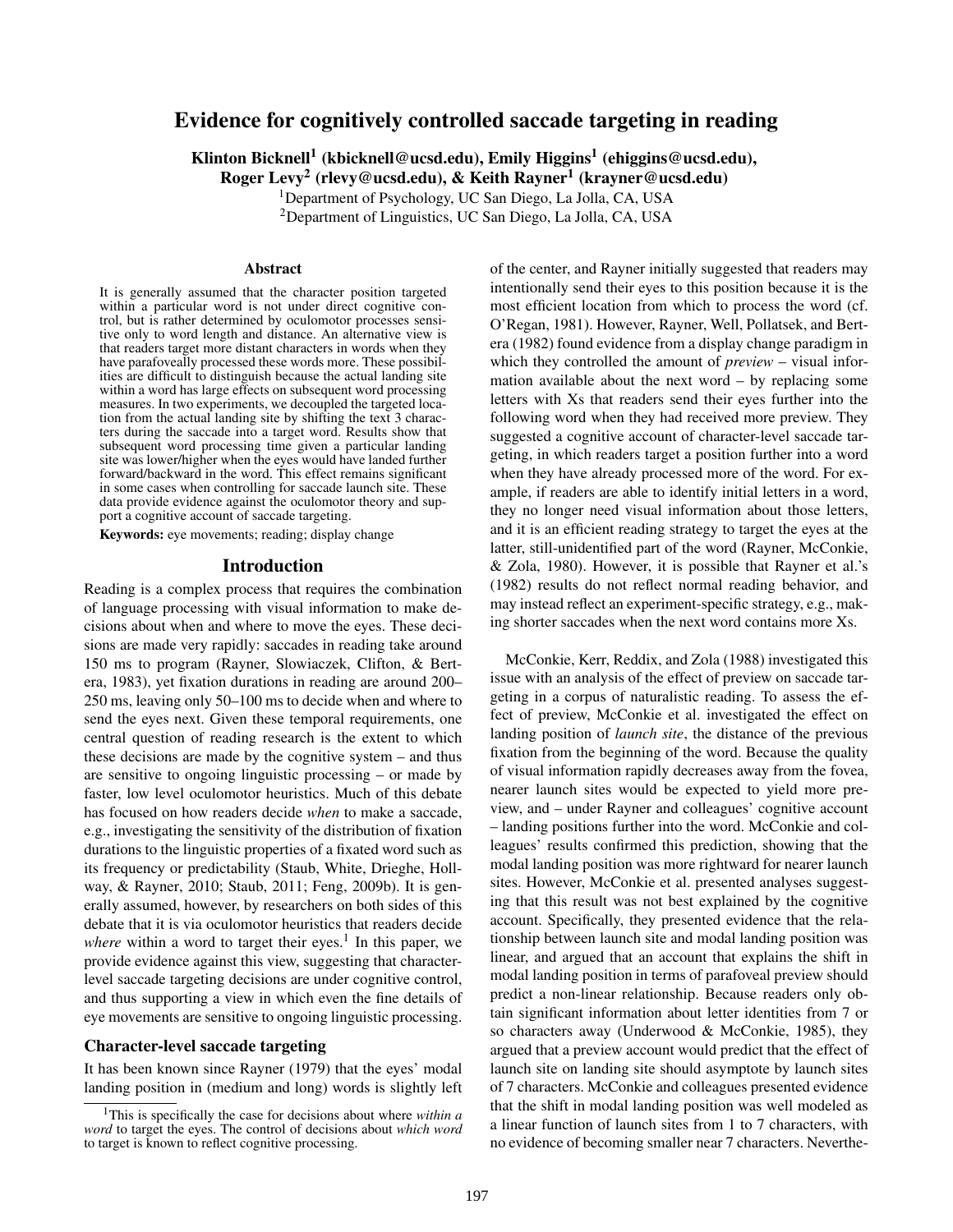less, because they did not analyze launch sites past 7 characters, this is not strong evidence against the cognitive account. Based on their evidence, however, McConkie et al. (1988) proposed an oculomotor account of character-level saccade targeting, in which the *functional target* of the eyes is always the center of the word, but in which *systematic error* biases saccade lengths toward 7 characters (and happens to do so linearly). They further suggested that this systematic error is related to range error found in other saccadic (Kapoula, 1985) and manual (Poulton, 1981) tasks, which biases saccades toward the mean saccade length. This oculomotor account of saccade targeting has since become the dominant theory, and is encoded in all major models of eye movement control in reading (e.g., Reichle, Pollatsek, Fisher, & Rayner, 1998; Engbert, Nuthmann, Richter, & Kliegl, 2005).

# Goals

In the present work, we tease apart the cognitive and oculomotor accounts by testing their predictions for word processing that occurs after landing on a new word. This is difficult to disentangle in natural reading, because there are large effects of the actual landing site on eye movement measures that indicate word processing time, such as gaze duration and refixation rates (e.g., O'Regan, 1981; McConkie, Kerr, Reddix, Zola, & Jacobs, 1989; Rayner, Sereno, & Raney, 1996). Here, we experimentally decouple intended landing site from actual landing site using a sentence shift paradigm, which allows us to investigate the relationship between target word processing and where a reader would have landed in the word. The cognitive account, in which readers direct their eyes to later character positions in upcoming words when they have performed more parafoveal processing of the beginnings of these words already, predicts that – when controlling for actual landing site – readers will require less time to finish processing a word when they had targeted a later character. The oculomotor account, which holds that where a reader lands in a word is purely a function of launch site, does not obviously make this prediction. However, because parafoveal preview should be larger when the eyes are closer to the word (i.e., for closer launch sites), the oculomotor account may also make this prediction, because it predicts that landing sites are correlated with launch site. Crucially, though, in the oculomotor account, all effects of original landing position (i.e., the position at which the eyes would have landed had we not shifted the sentence) must be mediated by launch site. The cognitive account by contrast, under the assumption that the amount of parafoveal processing performed is variable even for a constant launch site, predicts that word processing times will be smaller when the eyes would have landed further into the word, even when controlling for effects of launch site. (Note, however, that a large amount of the amount of parafoveal preview obtained is likely to be correlated with launch site even on this account). We test these predictions in the following two experiments.

# Experiment 1

We use a sentence-shifting paradigm (McConkie, Zola, & Wolverton, 1980; O'Regan, 1981; Inhoff, Weger, & Radach, 2005; Nuthmann, 2006; Feng, 2009a) to tease apart effects of intended landing site from actual landing site. In our first experiment, we shift the sentence to the right during the saccade into a target word, as described below. This paradigm allows us to align actual landing sites and compare two cases: (1) when the actual site was the intended landing site (when no shift occurred), and (2) when the intended landing site was, instead, further into the target word (when the sentence shifted to the right). The cognitive account predicts that the latter case – when more distant locations were targeted – is more likely to reflect instances in which readers had parafoveally processed the word to a greater extent. Thus, the account predicts that word processing times on the target word should be reduced compared with the control, no shift condition. The oculomotor account may make this same prediction, but only as mediated by effects of launch site, since under this view landing position is strictly a function of launch site, and closer launch sites may yield more parafoveal preview. We thus seek to answer two questions: (1) whether any information about upcoming word processing can be recovered from original landing site, as measured by whether there is an effect of shift on subsequent eye movement measures aligned by actual landing site, and (2) whether this effect is completely mediated by launch site.

#### Method

Subjects All subjects were students at the University of California, San Diego who received course credit for participation. All were naive to the purpose of the experiment and reported that they were native speakers of English with normal or corrected-to-normal vision. Data from 40 subjects were included in our analyses. Five additional subjects participated in the experiment but were excluded from analysis for reasons discussed below.

Apparatus Eye movements were monitored with an SR Eyelink 2000 eye tracker (SR Research Ltd., Kanata, Ontario, Canada) sampling at 1000 Hz. The system was configured in 'tower mode' and equipped with a chin rest. While subjects read binocularly, only one eye (the right eye by default) was tracked. Sentences were displayed on an HP p1230 20 in. CRT monitor with refresh rate set to 150 Hz and resolution set to  $1024 \times 768$  pixels. Viewing distance was approximately 60 cm. Approximately 2.4 characters were encompassed by 1° of visual angle. We used custom software (EyeTrack, developed at the University of Massachusetts, Amherst) to present and update the display.

Materials One hundred and sixty experimental sentences were included in this study. Eye movement measures were obtained from a single, pre-selected target word (always a 7 letter verb) within each sentence, which was immediately preceded by a 3- or 4-letter noun. Each sentence appeared alone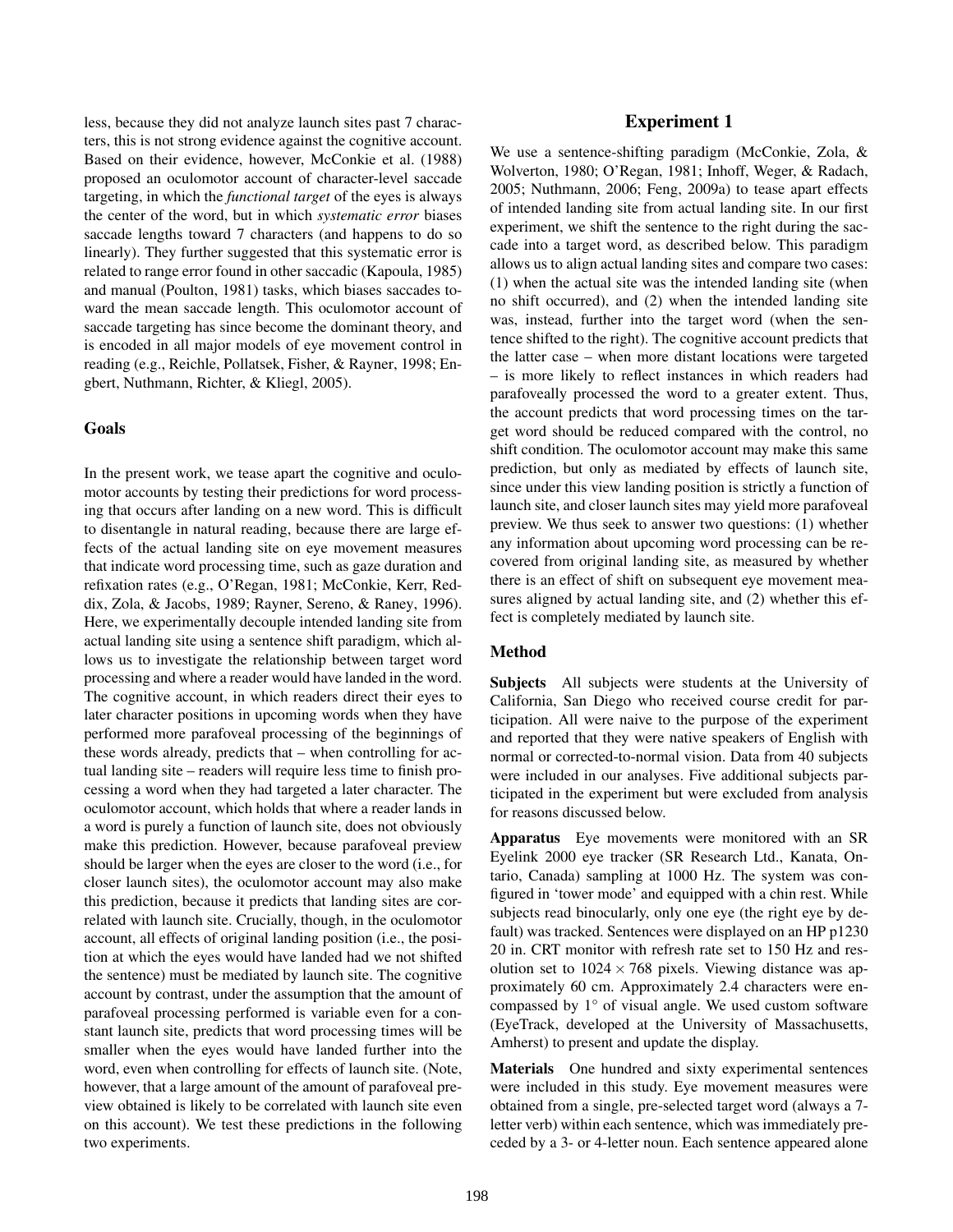| Pre-shift:   | The seasoned figicouples well with goat cheese. |
|--------------|-------------------------------------------------|
| No shift:    | The seasoned fig couples well with goat cheese. |
| Right shift: | The seasoned fig couples well with goat cheese. |
| Left shift:  | The seasoned fig couples well with goat cheese. |

Figure 1: Example sentence. The first line depicts an experimental sentence and a boundary (invisible to subjects but shown here after the pre-target word 'fig') that, when crossed, will trigger a display change. The target word is 'couples'. The second line shows the control condition in which the sentence remains in place after the boundary has been crossed. The final two lines depict rightward (Experiments 1 and 2) and leftward shifts (Experiment 2 only) respectively.

on a single line of the screen in Courier New 14 pt. font.

Procedure After giving informed consent and receiving experimental instructions, subjects placed their heads in the chin rest and performed a 3-point horizontal calibration. Subjects then read 6 practice sentences, all without display changes, before beginning the experiment. Subjects read each experimental sentence silently for comprehension. For each subject, the order of sentence presentation was randomly and independently selected. After one third of trials, a simple comprehension question was presented to encourage attentive reading. Breaks were offered approximately halfway through the experiment and were available at any other time upon request. We used the gaze-contingent boundary technique (Rayner, 1975) to update the display when subjects' eyes crossed an invisible boundary placed after the last letter of the pre-target word. When this boundary was crossed, on half of the trials the display was re-drawn so that the entire sentence was shifted 3 characters to the right (the Right Shift condition, see Figure 1). In the remaining half of trials, the sentence was simply re-drawn in its original location (No Shift). The assignment of items to shift conditions was counterbalanced.

Analysis Data were processed using a suite of custom software developed at the University of Massachusetts, Amherst and the University of California, San Diego. Fixations shorter than 80 ms that occurred within a single character width (11 pixels) of an adjacent fixation were combined, and those that did not were removed. Trials containing a fixation longer than 1000 ms or a blink on or immediately preceding or following the target word region were also excluded.<sup>2</sup> Trials were also excluded if the display change completed more than 9 ms after the beginning of the following fixation. Subjects were excluded from analysis for excessive data-loss, defined as 25% or more of trials being excluded for blinks or 50% or more of trials being excluded for late display changes. Trials were also excluded if the eyes (1) would not have landed on the target had no shift taken place, or (2) would have landed on the target under natural circumstances but were 'thrown off' by the shift. This requirement meant that all data from the shift condition was limited to actual landing positions 1–4. In our statistical analysis of the effect of shift, we thus compared the two shift conditions at only these four positions.<sup>3</sup> Finally, in order to increase the probability that all fixations were intended for the target word, and not mislocated fixations intended for the previous word, we also excluded cases in which the previous word was skipped. Note that it is possible that two classes of unintentional fixations of the target word remain in the data: (a) fixations intended to be refixations of the previous word and (b) fixations that were intended to skip over the target word and fixate a subsequent word. However, each of these possibilities is unlikely to represent a substantial portion of the dataset, as the refixation probability for words of length 3–4 is very low (about 13% for words of length 4 and even lower for words of length 3; McConkie et al., 1989) and the probability of skipping over a 7-letter word is only about 10% (Drieghe, Brysbaert, Desmet, & De Baecke, 2004).<sup>4</sup>

We analyzed two measures of word processing: (1) gaze duration, defined to be the summed duration of all fixations made on a region prior to leaving it and (2) refixation probability, defined as the probability of making more than one fixation on a region prior to leaving it. We analyzed the effect of shift on gaze duration with linear mixed-effects regression (Pinheiro & Bates, 2000) and on refixation probability with logistic mixed-effects regression (Agresti, 2002). In addition to a fixed effect of shift, all models included random intercepts and random slopes for shift for both subjects and items. As a control variable, the actual (post-shift) landing site was included as an unordered categorical fixed effect, and random slopes for landing site were included for subjects and items. In cases of nonconvergence, we iteratively removed random slopes of landing site until the model converged. We do not report control variable effects. Outlier gaze durations were excluded by removing all gaze durations more than 2 standard deviations from a subject's mean, without respect to experimental condition.

We report two analyses to answer the two questions described above. The first analysis seeks to determine whether any information about upcoming word processing can be recovered from original landing position by testing for an ef-

<sup>&</sup>lt;sup>2</sup>As the target word moved to different absolute positions on the screen depending on the shift condition, for the purposes of blink exclusion, we used a target word region defined as the union of the locations occupied by the target word across all shift conditions.

 $3$ The space prior to the word (position 0) was thus excluded.

<sup>&</sup>lt;sup>4</sup>These probabilities come with a caveat: on the standard oculomotor account, many attempts to refixate a short word and many attempts to skip a long word will fail. Thus, on the standard account, these probabilities underestimate the true rate of unintentional target word fixations, which may be a substantial portion of trials. We return to this point in the Conclusion.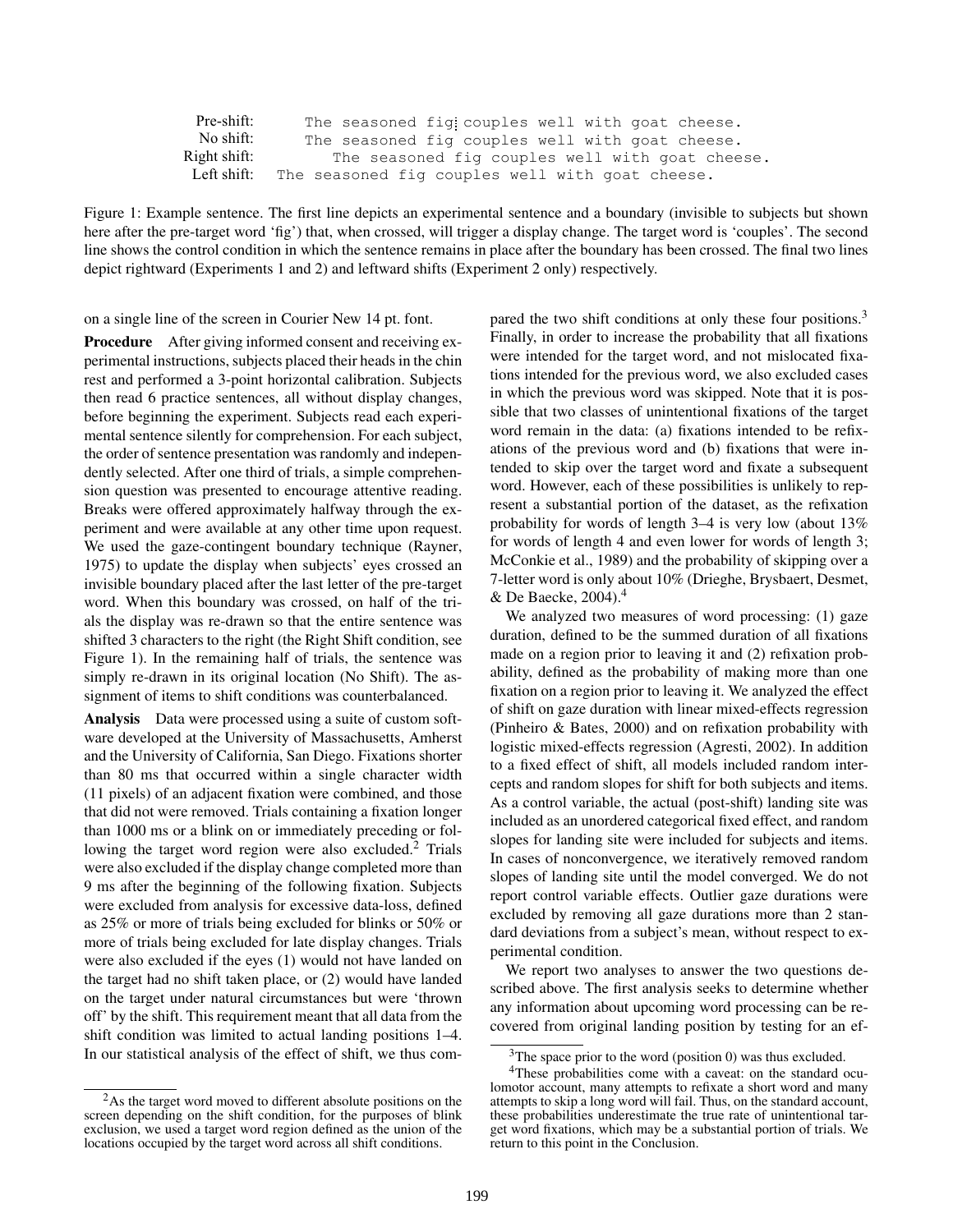

Figure 2: Effect of shift on gaze duration and refixation rates by actual (post-shift) landing site for Experiment 1. Error bars show the standard error of the mean, computed after aggregation by subjects. Note that effects mediated by launch site have not been parceled out of this figure.

fect of shift on word processing controlling for actual landing site. The second tests whether this effect is completely mediated by launch site (as predicted by the oculomotor account) by including launch site as an unordered, categorical control predictor. To assess significance for the linear gaze duration models, we report the *t* statistic. For datasets of this size, this statistic will be approximately normally distributed (Baayen, Davidson, & Bates, 2008), meaning that  $|t| > 1.96$ indicates a significant effect ( $p < .05$ ) and  $1.64 < |t| < 1.96$ indicates a marginal one  $(.10 < p < .05)$ . For logistic refixation models, we report the *z* statistic, which has the same interpretation, and also give effect sizes in *logits*, which is the difference in the log-odds of making a refixation between conditions (Agresti, 2002).

# Results

The effects of shift are plotted in Figure 2, aligned by actual, post-shift landing position. There is an effect of shift on gaze duration: gaze durations are estimated to be significantly faster  $(-19 \text{ ms}, t = -3.1)$  when the eyes would originally have landed further into the word (i.e., after a rightward shift). Refixations are estimated to be 0.2 logits less likely after a rightward shift, but this is not significant  $(z = -1.1)$ . In analyses including launch site as a control predictor, the effect of shift on gaze durations was reduced to an insignificant 10 ms  $(t = -1.4)$ , and the effect on refixations remained similar  $(-0.2 \text{ logits}, z = -1.1)$ .

#### **Discussion**

The results of Experiment 1 confirmed that original landing position does provide some information about upcoming word processing, as cases in which the eyes would have landed further forward in the word result in 19 ms shorter gaze durations. While this result is predicted by the cognitive account, the oculomotor account can also predict it, but only to the extent that it is completely mediated by launch site. In analyses controlling for launch site, the results from this experiment were unclear, however, and there was only an insignificant trend for gaze durations to be 10 ms shorter when the eyes would have landed further forward in the word. Thus, the results of this experiment are consistent with both models.

# Experiment 2

One limitation of the design of Experiment 1 is that it is possible that the effects we saw on gaze duration and refixation rate were merely low-level responses to shifting the sentence rather than true effects of prior processing of the target word. To allay this concern, in Experiment 2, we tested both right and left shifts of the sentence. While a simple, low-level response to the detection of a shift may be expected to affect eye movement measures similarly for leftward and rightward shifts, the cognitive account of saccade targeting makes opposite predictions for these two conditions. By the same logic as described for Experiment 1, this account predicts that gaze duration and refixation rates should be reduced in the rightward shift condition relative to the no shift condition when aligning on actual landing site. This is because the saccades in the rightward shift condition were directed further into the word, which on this account is caused by readers having performed more parafoveal processing. Analogously, this account predicts that these measures should be increased in the leftward shift condition relative to the no shift condition when aligning on actual landing site, since the leftward shift saccades were directed further back in the word than those in the no shift condition. The oculomotor account once again makes the same predictions as the cognitive account, but again requires that these effects be solely mediated by launch site. Experiment 2 thus allows us to test two predictions. First, if the simple, low-level shift effect is correct, we should find similar patterns of data for leftward and rightward shifts. Second, if we instead find opposite patterns of data for leftward and rightward shifts (as outlined above), examining whether these effects are solely driven by launch site will allow us to distinguish between the oculomotor and cognitive accounts of saccade targeting.

#### Methods

Experiment 2 was identical to Experiment 1 with two exceptions. First, while 40 subjects were again included in our analysis, 7 were excluded (for reasons explained above). Second, while sentences remained static, once again, in half of trials,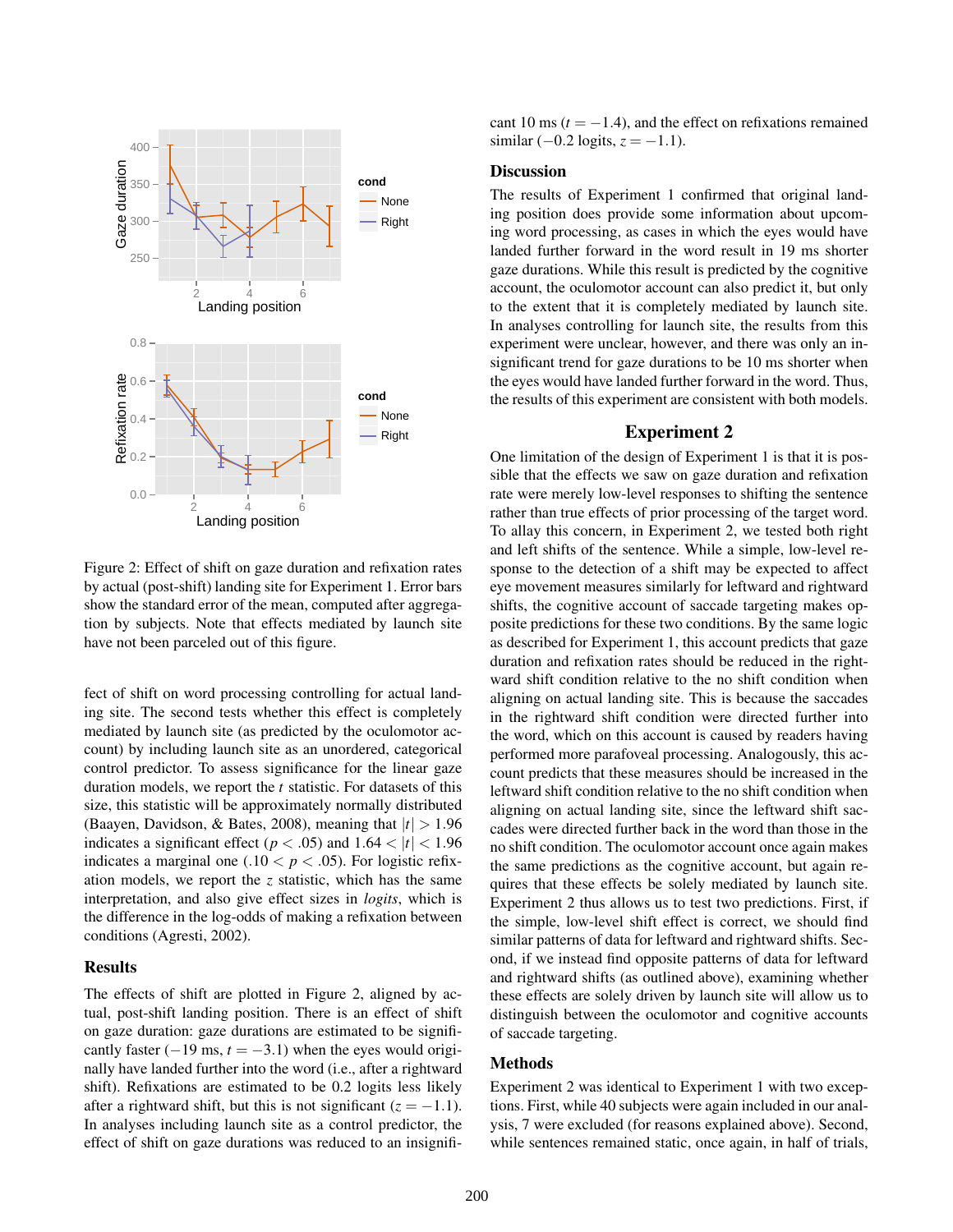

Figure 3: Effect of shift on gaze duration and refixation rates by actual (post-shift) landing site for Experiment 2. Error bars show the standard error of the mean, computed after aggregation by subjects. Note that effects mediated by launch site have not been parceled out of this figure.

they shifted 3 characters to the right in one quarter of trials and shifted 3 characters to the left in the remaining quarter. An example is given in Figure 1.

Analysis Analysis was similar to that in Experiment 1 except that we now separately analyze the effect of left and right shift, comparing each to the no shift condition. Because we again exclude cases in which the eyes would have skipped the target or were 'thrown off' the target by the shift, this means that the data from the right shift condition are at actual landing sites 1–4 and the data from the left shift condition are at actual landing sites 4–7. We thus analyzed data from only these landing site ranges in each analysis.

#### Results

The effects of shift are plotted in Figure 3, aligned by actual, post-shift landing position. For right shifts, the effect on gaze durations and refixation rates is again estimated to be in the predicted direction  $(-7 \text{ ms}, -0.3 \text{ logits})$ , but neither effect is significant  $(t = -0.7; z = -1.5)$ . For left shifts, the effects are in the opposite direction, and are larger (20 ms, 0.6 logits) and significant ( $t = 3.7$ ;  $z = 6.1$ ).

As before, we also performed analyses in which launch site is a control predictor, to determine whether these effects are exclusively mediated by launch site. For right shifts, this analysis revealed insignificant effects on gaze duration (3 ms,  $t = 0.3$ ) and refixation rates (−0.3 logits,  $z = -1.4$ ). The effect of left shifts controlling for launch site was estimated to be slightly smaller than when not controlling for launch site  $(18 \text{ ms}, 0.5 \text{ logits})$ , but still robust  $(t = 2.9; z = 4.5)$ .

To gain more power to assess the possible effects of rightward shifts, we performed a further, post-hoc analysis on the pooled data from for landing positions 1–4 from Experiments 1 and 2. This analysis revealed a significant effect of rightward shifts for gaze duration  $(-16 \text{ ms}, t = -3.2)$  and a marginal trend for refixation rate  $(-0.2 \text{ logits}, z = -1.8)$ . An analysis controlling for effects of launch site revealed an insignificant 6 ms trend on gaze durations  $(t = -1.0)$  and a marginal effect on refixation rates  $(-0.2 \text{ logits}, z = -1.8)$ .

#### **Discussion**

This experiment revealed, first, that leftward and rightward shifts produced opposite patterns of results, contrary to the predictions of the simple, low-level shift detection account: gaze duration and refixation rate were lower and higher in the rightward and leftward shift conditions respectively as compared with the static control condition, although this was only significant for the leftward shift condition. Because both the cognitive and the oculomotor accounts predicted this pattern of data, we also analyzed the data when controlling for launch site, a factor that should, according to the oculomotor view, entirely account for these results. These analyses revealed results more consistent with the cognitive account than the oculomotor account. In the leftward shift condition, gaze duration and refixation rate were significantly elevated even when controlling for launch site. For rightward shifts, pooling data across the two experiments also provided suggestive evidence in favor of the cognitive account of saccade targeting, suggesting that the effect was not entirely driven by launch site.

### Conclusion

In summary, we described two alternative accounts of how readers decide where, precisely, to aim their eyes when planning a saccade to an upcoming word. According to the cognitive account, readers send their eyes further into a word after having parafoveally processed it more. According to the oculomotor account, readers always target the center of a word, but are subject to systematic error, which is a function of launch site. We presented evidence in favor of the cognitive account from two sentence-shift experiments. As predicted by the cognitive account, the word processing measures of gaze duration and refixation rate suggested that readers perform less subsequent processing of a word when they would have landed further into it, and more subsequent processing of a word when they would have landed further back, controlling for actual landing site. This was a significant effect for rightward shifts in Experiment 1 and for leftward shifts in Experiment 2. Crucially, we found evidence that this effect was not fully mediated by launch site, as required by the oculomotor account. When controlling for launch site, in Experiment 2, the effect of leftward shifts was fully reliable, and when